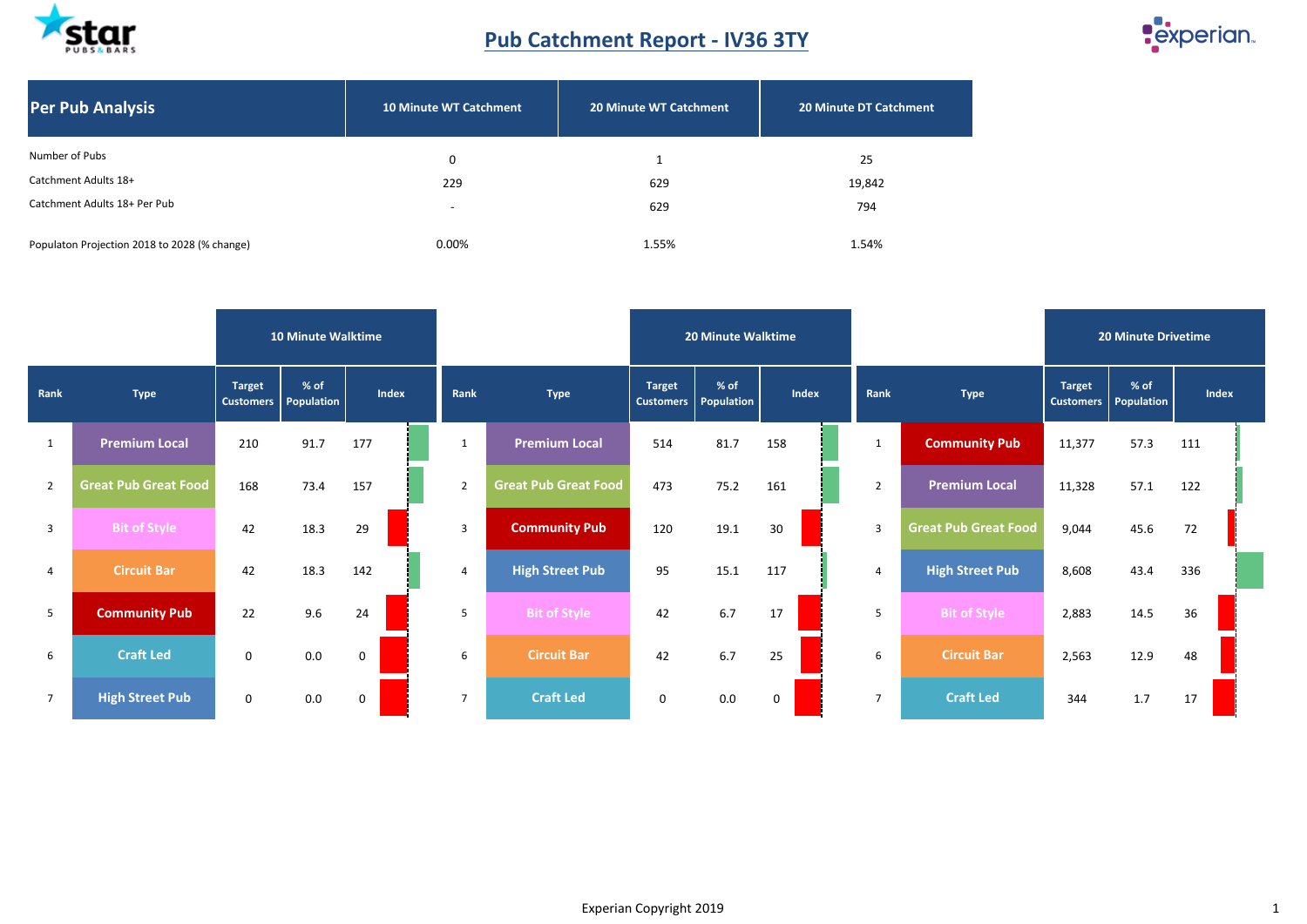

## **Pub Catchment Report - IV36 3TY**



|                     |                                   | <b>10 Minute WT Catchment</b> |              |  | <b>20 Minute WT Catchment</b>     |                    |     | <b>20 Minute DT Catchment</b> |                                   |                      |     |              |  |
|---------------------|-----------------------------------|-------------------------------|--------------|--|-----------------------------------|--------------------|-----|-------------------------------|-----------------------------------|----------------------|-----|--------------|--|
| <b>Social Grade</b> | <b>Target</b><br><b>Customers</b> | % of<br>Population            | <b>Index</b> |  | <b>Target</b><br><b>Customers</b> | % of<br>Population |     | <b>Index</b>                  | <b>Target</b><br><b>Customers</b> | $%$ of<br>Population |     | <b>Index</b> |  |
| AB                  | 30                                | 13.1                          | 148          |  | 64                                | 10.2               | 115 |                               | 1,441                             | 7.3                  | 82  |              |  |
| C <sub>1</sub>      | 50                                | 21.8                          | 178          |  | 105                               | 16.7               | 136 |                               | 2,777                             | 14.0                 | 114 |              |  |
| C <sub>2</sub>      | 14                                | 6.1                           | 74           |  | 38                                | 6.0                | 73  |                               | 1,868                             | 9.4                  | 114 |              |  |
| <b>DE</b>           | 8                                 | 3.5                           | 34           |  | 33                                | 5.2                | 51  |                               | 1,692                             | 8.5                  | 83  |              |  |

|                   |                                   | <b>10 Minute WT Catchment</b> |     |                           |     | <b>20 Minute WT Catchment</b> |              |  |               | <b>20 Minute DT Catchment</b>    |              |  |  |  |  |
|-------------------|-----------------------------------|-------------------------------|-----|---------------------------|-----|-------------------------------|--------------|--|---------------|----------------------------------|--------------|--|--|--|--|
| Affluence (Bands) | <b>Target</b><br><b>Customers</b> | $%$ of<br>Population          |     | Index<br><b>Customers</b> |     | $%$ of<br><b>Population</b>   | <b>Index</b> |  | <b>Target</b> | $%$ of<br>Customers   Population | <b>Index</b> |  |  |  |  |
| Low (0-6)         | 49                                | 21.4                          | 65  |                           | 95  | 15.1                          | 46           |  | 5,626         | 28.4                             | 85           |  |  |  |  |
| Medium (7-13)     | 34                                | 14.8                          | 45  |                           | 115 | 18.3                          | 55           |  | 6,841         | 34.5                             | 104          |  |  |  |  |
| High (14-19)      | 79                                | 34.5                          | 121 |                           | 242 | 38.5                          | 135          |  | 4,838         | 24.4                             | 86           |  |  |  |  |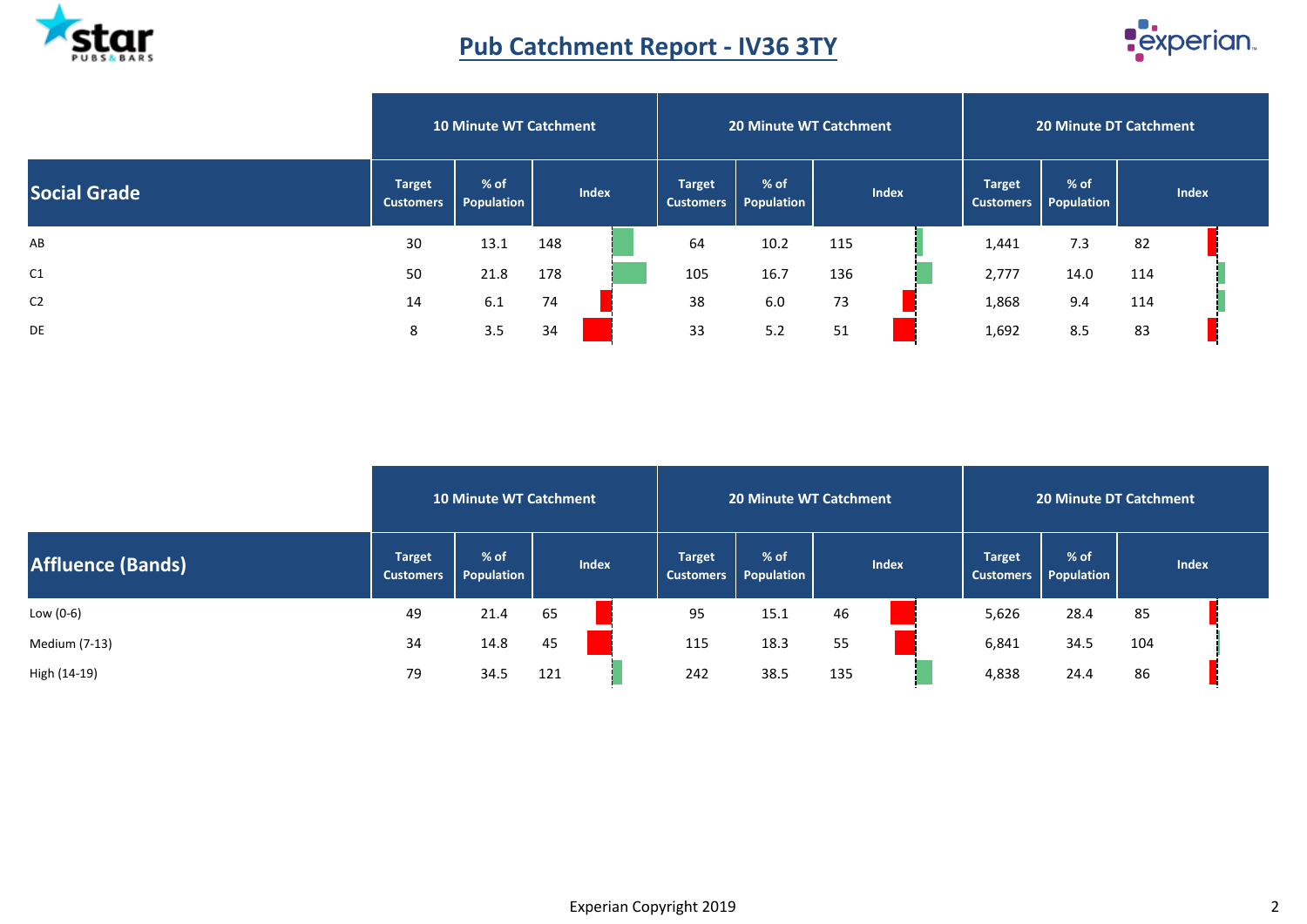



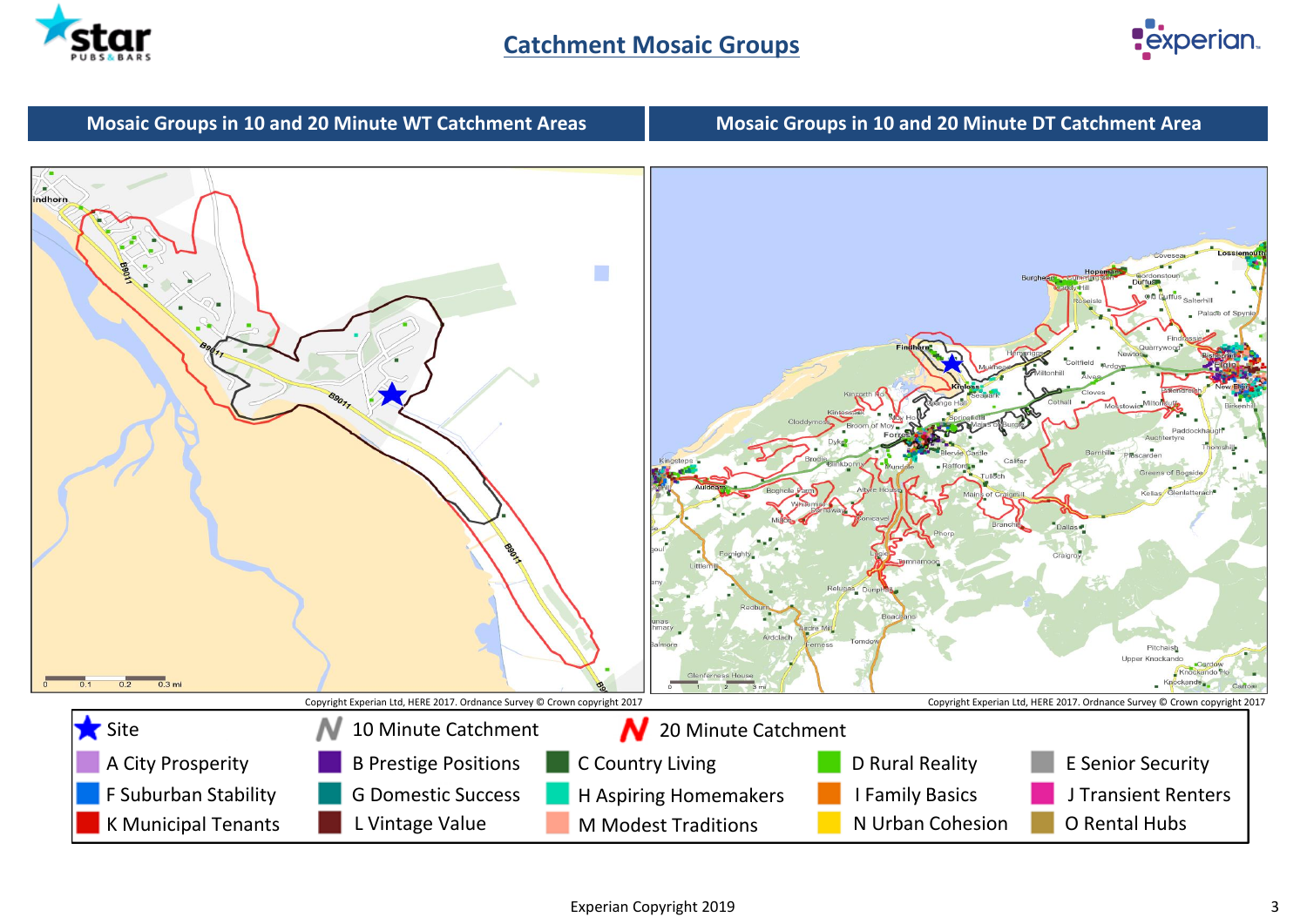

## **Adults 18+ by Mosaic Type in Each Catchment**



|                 |                              | 10 Minute<br><b>WT</b>         | 20 Minute<br><b>WT</b>         | 10 Minute<br><b>DT</b>         | 20 Minute<br><b>DT</b>         |
|-----------------|------------------------------|--------------------------------|--------------------------------|--------------------------------|--------------------------------|
|                 | <b>Mosaic Type Profile</b>   | <b>Catchment</b><br>Adults 18+ | <b>Catchment</b><br>Adults 18+ | <b>Catchment</b><br>Adults 18+ | <b>Catchment</b><br>Adults 18+ |
| A01             | World-Class Wealth           | 0                              | 0                              | 0                              | 0                              |
| A02             | <b>Uptown Elite</b>          | 0                              | 0                              | 0                              | 0                              |
| A03             | Penthouse Chic               | 0                              | 0                              | 0                              | 0                              |
| A04             | Metro High-Flyers            | 0                              | 0                              | 0                              | 0                              |
| <b>B05</b>      | <b>Premium Fortunes</b>      | 0                              | 0                              | 0                              | 0                              |
| <b>BO6</b>      | Diamond Days                 | 0                              | 0                              | 0                              | 15                             |
| <b>B07</b>      | <b>Alpha Families</b>        | 0                              | 0                              | 105                            | 295                            |
| <b>B08</b>      | Bank of Mum and Dad          | 0                              | 0                              | 84                             | 147                            |
| <b>B09</b>      | <b>Empty-Nest Adventure</b>  | 0                              | 0                              | 129                            | 876                            |
| C10             | <b>Wealthy Landowners</b>    | 4                              | 6                              | 6                              | 24                             |
| C11             | <b>Rural Vogue</b>           | 5                              | 9                              | 214                            | 720                            |
| C12             | <b>Scattered Homesteads</b>  | 3                              | 5                              | 309                            | 2,286                          |
| C13             | Village Retirement           | 93                             | 268                            | 557                            | 1,477                          |
| D14             | <b>Satellite Settlers</b>    | 63                             | 184                            | 614                            | 1,343                          |
| D <sub>15</sub> | Local Focus                  | 19                             | 19                             | 353                            | 1,751                          |
| D16             | <b>Outlying Seniors</b>      | 0                              | 95                             | 581                            | 2,129                          |
| D17             | Far-Flung Outposts           | 0                              | 0                              | 0                              | 0                              |
| E18             | Legacy Elders                | 0                              | 0                              | 0                              | 201                            |
| E19             | <b>Bungalow Heaven</b>       | 0                              | 0                              | 316                            | 486                            |
| E20             | <b>Classic Grandparents</b>  | 0                              | 0                              | 0                              | 0                              |
| E21             | Solo Retirees                | 0                              | 0                              | 17                             | 33                             |
| F22             | <b>Boomerang Boarders</b>    | 0                              | 0                              | 159                            | 266                            |
| F <sub>23</sub> | <b>Family Ties</b>           | 0                              | 0                              | 0                              | 0                              |
| F24             | <b>Fledgling Free</b>        | 0                              | 0                              | 48                             | 48                             |
| F <sub>25</sub> | Dependable Me                | 0                              | 0                              | 258                            | 425                            |
| G26             | Cafés and Catchments         | 0                              | 0                              | 0                              | 0                              |
| G27             | Thriving Independence        | 0                              | 0                              | 0                              | 50                             |
| G28             | <b>Modern Parents</b>        | 0                              | 0                              | 3                              | 574                            |
| G29             | <b>Mid-Career Convention</b> | 0                              | 0                              | 218                            | 615                            |
| H30             | <b>Primary Ambitions</b>     | 0                              | 0                              | 5                              | 21                             |
| H31             | Affordable Fringe            | 0                              | 0                              | 54                             | 82                             |
| H32             | <b>First-Rung Futures</b>    | $\Omega$                       | 0                              | 53                             | 53                             |
| H33             | <b>Contemporary Starts</b>   | 42                             | 42                             | 949                            | 1,442                          |
| H34             | <b>New Foundations</b>       | 0                              | 0                              | 34                             | 66                             |
| H35             | <b>Flying Solo</b>           | 0                              | 0                              | 5                              | 48                             |

| <b>Catchment</b><br><b>Catchment</b><br><b>Catchment</b><br><b>Catchment</b><br><b>Catchment</b><br><b>Catchment</b><br><b>Catchment</b><br>c Type Profile<br><b>Mosaic Type Profile</b><br>Adults 18+<br>Adults 18+<br>Adults 18+<br>Adults 18+<br>Adults 18+<br>Adults 18+<br>Adults 18+<br>$\pmb{0}$<br>$\mathbf 0$<br>$\mathbf 0$<br>$\mathbf 0$<br>$\mathbf{0}$<br>A01 World-Class Wealth<br>0<br>Solid Economy<br>123<br>136<br><b>Budget Generations</b><br>A02 Uptown Elite<br>0<br>18<br>0<br>0<br>0<br>137<br>0<br>0<br>Penthouse Chic<br><b>Economical Families</b><br>0<br>138<br>0<br>0<br>ŋ<br>0<br>ი<br>0<br>Metro High-Flyers<br>$\Omega$<br>139<br>Families on a Budget<br>0<br>O<br>0<br>O<br>0<br>0<br>Value Rentals<br><b>Premium Fortunes</b><br>0<br>J40<br>10<br>0<br>0<br>0<br>0<br>0<br>B05<br>Diamond Days<br>15<br><b>Youthful Endeavours</b><br>32<br>0<br>0<br>0<br>0<br>B06<br>J41<br>ი<br>295<br>59<br><b>Alpha Families</b><br>0<br>105<br><b>Midlife Renters</b><br>O<br>J42<br>0<br>B07<br>ი<br>Bank of Mum and Dad<br>84<br>147<br><b>Renting Rooms</b><br>$\Omega$<br>$\Omega$<br>J43<br>$\Omega$<br>0<br>B08<br>ი<br><b>Empty-Nest Adventure</b><br>129<br>876<br>Inner City Stalwarts<br>0<br>0<br>0<br>B09<br>K44<br>n<br>0<br><b>Wealthy Landowners</b><br>6<br>24<br><b>City Diversity</b><br>K45<br>0<br>0<br>C10<br>4<br>6<br>ი<br>9<br>214<br>720<br><b>High Rise Residents</b><br><b>Rural Vogue</b><br>5<br>K46<br>0<br>0<br>0<br>C11<br>309<br><b>Scattered Homesteads</b><br>3<br>5<br>2,286<br>Single Essentials<br>209<br>K47<br>0<br>C12<br>ი<br>93<br>268<br>1,477<br><b>Mature Workers</b><br>54<br>Village Retirement<br>557<br>K48<br>0<br>C13<br>ი<br>D14 Satellite Settlers<br>63<br>184<br><b>Flatlet Seniors</b><br>212<br>614<br>1,343<br>L49<br>0<br>0<br>425<br>Local Focus<br>19<br>19<br>353<br>1,751<br><b>Pocket Pensions</b><br>L50<br>0<br>ი<br>D15<br><b>Outlying Seniors</b><br>0<br>95<br>581<br>2,129<br><b>Retirement Communities</b><br>0<br>117<br>L51<br>0<br>D16 -<br>511<br>Far-Flung Outposts<br>0<br>0<br>0<br>$\Omega$<br><b>Estate Veterans</b><br>0<br>L52<br>O<br>D17<br>Legacy Elders<br>0<br>201<br><b>Seasoned Survivors</b><br>18<br>0<br>0<br>L53<br>0<br>E18<br>O<br>486<br>Down-to-Earth Owners<br><b>Bungalow Heaven</b><br>$\Omega$<br>316<br>70<br>0<br>M54<br>0<br>0<br>E19<br>0<br>Back with the Folks<br>0<br><b>Classic Grandparents</b><br>0<br>0<br>$\Omega$<br>0<br>E20<br>M55<br>O<br>Solo Retirees<br>0<br>17<br>33<br>Self Supporters<br>208<br>O<br>0<br>E21<br>M56<br>n<br><b>Boomerang Boarders</b><br>$\Omega$<br>159<br>266<br><b>Community Elders</b><br>0<br>0<br>N57<br>O<br>0<br>F22<br>0<br>$\Omega$<br><b>Culture &amp; Comfort</b><br><b>Family Ties</b><br>O<br>0<br>N58<br>0<br>F23<br>O<br>0<br><b>Fledgling Free</b><br>48<br>48<br>Large Family Living<br>O<br>0<br>N59<br>$\Omega$<br>0<br>F24<br>n<br>258<br>425<br>Dependable Me<br>$\Omega$<br>0<br>N60<br><b>Ageing Access</b><br>$\Omega$<br>F25.<br>ი<br>0<br>Cafés and Catchments<br><b>Career Builders</b><br>O<br>0<br>0<br>$\Omega$<br>061<br>$\Omega$<br>G26 I<br>በ<br>O<br><b>Central Pulse</b><br>G27 Thriving Independence<br>$\Omega$<br>0<br>0<br>50<br>$\Omega$<br>062<br>0<br>በ<br>574<br>Flexible Workforce<br>G28 Modern Parents<br>O<br>$\Omega$<br>3<br>$\Omega$<br>0<br>063<br>ი<br>G29 Mid-Career Convention<br>218<br>615<br><b>Bus-Route Renters</b><br>$\Omega$<br>341<br>O<br>0<br>064<br>ი<br>5<br>Learners & Earners<br>H30 Primary Ambitions<br>$\Omega$<br>0<br>21<br>O65<br>0<br>0<br>ი<br>$\Omega$<br>82<br><b>Student Scene</b><br>$\Omega$<br>H31 Affordable Fringe<br>O<br>54<br>066<br>0<br>U<br>U99<br>Unclassified<br>H32 First-Rung Futures<br>$\Omega$<br>0<br>53<br>53<br>0<br>0<br>0<br>42<br>42<br>949<br>1,442<br>229<br>628<br>7,478<br>H33 Contemporary Starts<br>Total |     | 10 Minute<br><b>WT</b> | 20 Minute<br><b>WT</b> | 10 Minute<br><b>DT</b> | 20 Minute<br><b>DT</b> |  | 10 Minute<br><b>WT</b> | 20 Minute<br><b>WT</b> | 10 Minute<br><b>DT</b> | 20 Minute                      |  |
|---------------------------------------------------------------------------------------------------------------------------------------------------------------------------------------------------------------------------------------------------------------------------------------------------------------------------------------------------------------------------------------------------------------------------------------------------------------------------------------------------------------------------------------------------------------------------------------------------------------------------------------------------------------------------------------------------------------------------------------------------------------------------------------------------------------------------------------------------------------------------------------------------------------------------------------------------------------------------------------------------------------------------------------------------------------------------------------------------------------------------------------------------------------------------------------------------------------------------------------------------------------------------------------------------------------------------------------------------------------------------------------------------------------------------------------------------------------------------------------------------------------------------------------------------------------------------------------------------------------------------------------------------------------------------------------------------------------------------------------------------------------------------------------------------------------------------------------------------------------------------------------------------------------------------------------------------------------------------------------------------------------------------------------------------------------------------------------------------------------------------------------------------------------------------------------------------------------------------------------------------------------------------------------------------------------------------------------------------------------------------------------------------------------------------------------------------------------------------------------------------------------------------------------------------------------------------------------------------------------------------------------------------------------------------------------------------------------------------------------------------------------------------------------------------------------------------------------------------------------------------------------------------------------------------------------------------------------------------------------------------------------------------------------------------------------------------------------------------------------------------------------------------------------------------------------------------------------------------------------------------------------------------------------------------------------------------------------------------------------------------------------------------------------------------------------------------------------------------------------------------------------------------------------------------------------------------------------------------------------------------------------------------------------------------------------------------------------------------------------------------------------------------------------------------------------------------------------------------------------------------------------------------|-----|------------------------|------------------------|------------------------|------------------------|--|------------------------|------------------------|------------------------|--------------------------------|--|
|                                                                                                                                                                                                                                                                                                                                                                                                                                                                                                                                                                                                                                                                                                                                                                                                                                                                                                                                                                                                                                                                                                                                                                                                                                                                                                                                                                                                                                                                                                                                                                                                                                                                                                                                                                                                                                                                                                                                                                                                                                                                                                                                                                                                                                                                                                                                                                                                                                                                                                                                                                                                                                                                                                                                                                                                                                                                                                                                                                                                                                                                                                                                                                                                                                                                                                                                                                                                                                                                                                                                                                                                                                                                                                                                                                                                                                                                                                   |     |                        |                        |                        |                        |  |                        |                        |                        |                                |  |
|                                                                                                                                                                                                                                                                                                                                                                                                                                                                                                                                                                                                                                                                                                                                                                                                                                                                                                                                                                                                                                                                                                                                                                                                                                                                                                                                                                                                                                                                                                                                                                                                                                                                                                                                                                                                                                                                                                                                                                                                                                                                                                                                                                                                                                                                                                                                                                                                                                                                                                                                                                                                                                                                                                                                                                                                                                                                                                                                                                                                                                                                                                                                                                                                                                                                                                                                                                                                                                                                                                                                                                                                                                                                                                                                                                                                                                                                                                   |     |                        |                        |                        |                        |  |                        |                        |                        | <b>Catchment</b><br>Adults 18+ |  |
|                                                                                                                                                                                                                                                                                                                                                                                                                                                                                                                                                                                                                                                                                                                                                                                                                                                                                                                                                                                                                                                                                                                                                                                                                                                                                                                                                                                                                                                                                                                                                                                                                                                                                                                                                                                                                                                                                                                                                                                                                                                                                                                                                                                                                                                                                                                                                                                                                                                                                                                                                                                                                                                                                                                                                                                                                                                                                                                                                                                                                                                                                                                                                                                                                                                                                                                                                                                                                                                                                                                                                                                                                                                                                                                                                                                                                                                                                                   |     |                        |                        |                        |                        |  |                        |                        |                        |                                |  |
|                                                                                                                                                                                                                                                                                                                                                                                                                                                                                                                                                                                                                                                                                                                                                                                                                                                                                                                                                                                                                                                                                                                                                                                                                                                                                                                                                                                                                                                                                                                                                                                                                                                                                                                                                                                                                                                                                                                                                                                                                                                                                                                                                                                                                                                                                                                                                                                                                                                                                                                                                                                                                                                                                                                                                                                                                                                                                                                                                                                                                                                                                                                                                                                                                                                                                                                                                                                                                                                                                                                                                                                                                                                                                                                                                                                                                                                                                                   |     |                        |                        |                        |                        |  |                        |                        |                        |                                |  |
|                                                                                                                                                                                                                                                                                                                                                                                                                                                                                                                                                                                                                                                                                                                                                                                                                                                                                                                                                                                                                                                                                                                                                                                                                                                                                                                                                                                                                                                                                                                                                                                                                                                                                                                                                                                                                                                                                                                                                                                                                                                                                                                                                                                                                                                                                                                                                                                                                                                                                                                                                                                                                                                                                                                                                                                                                                                                                                                                                                                                                                                                                                                                                                                                                                                                                                                                                                                                                                                                                                                                                                                                                                                                                                                                                                                                                                                                                                   | A03 |                        |                        |                        |                        |  |                        |                        |                        |                                |  |
|                                                                                                                                                                                                                                                                                                                                                                                                                                                                                                                                                                                                                                                                                                                                                                                                                                                                                                                                                                                                                                                                                                                                                                                                                                                                                                                                                                                                                                                                                                                                                                                                                                                                                                                                                                                                                                                                                                                                                                                                                                                                                                                                                                                                                                                                                                                                                                                                                                                                                                                                                                                                                                                                                                                                                                                                                                                                                                                                                                                                                                                                                                                                                                                                                                                                                                                                                                                                                                                                                                                                                                                                                                                                                                                                                                                                                                                                                                   | A04 |                        |                        |                        |                        |  |                        |                        |                        |                                |  |
|                                                                                                                                                                                                                                                                                                                                                                                                                                                                                                                                                                                                                                                                                                                                                                                                                                                                                                                                                                                                                                                                                                                                                                                                                                                                                                                                                                                                                                                                                                                                                                                                                                                                                                                                                                                                                                                                                                                                                                                                                                                                                                                                                                                                                                                                                                                                                                                                                                                                                                                                                                                                                                                                                                                                                                                                                                                                                                                                                                                                                                                                                                                                                                                                                                                                                                                                                                                                                                                                                                                                                                                                                                                                                                                                                                                                                                                                                                   |     |                        |                        |                        |                        |  |                        |                        |                        |                                |  |
|                                                                                                                                                                                                                                                                                                                                                                                                                                                                                                                                                                                                                                                                                                                                                                                                                                                                                                                                                                                                                                                                                                                                                                                                                                                                                                                                                                                                                                                                                                                                                                                                                                                                                                                                                                                                                                                                                                                                                                                                                                                                                                                                                                                                                                                                                                                                                                                                                                                                                                                                                                                                                                                                                                                                                                                                                                                                                                                                                                                                                                                                                                                                                                                                                                                                                                                                                                                                                                                                                                                                                                                                                                                                                                                                                                                                                                                                                                   |     |                        |                        |                        |                        |  |                        |                        |                        |                                |  |
|                                                                                                                                                                                                                                                                                                                                                                                                                                                                                                                                                                                                                                                                                                                                                                                                                                                                                                                                                                                                                                                                                                                                                                                                                                                                                                                                                                                                                                                                                                                                                                                                                                                                                                                                                                                                                                                                                                                                                                                                                                                                                                                                                                                                                                                                                                                                                                                                                                                                                                                                                                                                                                                                                                                                                                                                                                                                                                                                                                                                                                                                                                                                                                                                                                                                                                                                                                                                                                                                                                                                                                                                                                                                                                                                                                                                                                                                                                   |     |                        |                        |                        |                        |  |                        |                        |                        |                                |  |
|                                                                                                                                                                                                                                                                                                                                                                                                                                                                                                                                                                                                                                                                                                                                                                                                                                                                                                                                                                                                                                                                                                                                                                                                                                                                                                                                                                                                                                                                                                                                                                                                                                                                                                                                                                                                                                                                                                                                                                                                                                                                                                                                                                                                                                                                                                                                                                                                                                                                                                                                                                                                                                                                                                                                                                                                                                                                                                                                                                                                                                                                                                                                                                                                                                                                                                                                                                                                                                                                                                                                                                                                                                                                                                                                                                                                                                                                                                   |     |                        |                        |                        |                        |  |                        |                        |                        |                                |  |
|                                                                                                                                                                                                                                                                                                                                                                                                                                                                                                                                                                                                                                                                                                                                                                                                                                                                                                                                                                                                                                                                                                                                                                                                                                                                                                                                                                                                                                                                                                                                                                                                                                                                                                                                                                                                                                                                                                                                                                                                                                                                                                                                                                                                                                                                                                                                                                                                                                                                                                                                                                                                                                                                                                                                                                                                                                                                                                                                                                                                                                                                                                                                                                                                                                                                                                                                                                                                                                                                                                                                                                                                                                                                                                                                                                                                                                                                                                   |     |                        |                        |                        |                        |  |                        |                        |                        |                                |  |
|                                                                                                                                                                                                                                                                                                                                                                                                                                                                                                                                                                                                                                                                                                                                                                                                                                                                                                                                                                                                                                                                                                                                                                                                                                                                                                                                                                                                                                                                                                                                                                                                                                                                                                                                                                                                                                                                                                                                                                                                                                                                                                                                                                                                                                                                                                                                                                                                                                                                                                                                                                                                                                                                                                                                                                                                                                                                                                                                                                                                                                                                                                                                                                                                                                                                                                                                                                                                                                                                                                                                                                                                                                                                                                                                                                                                                                                                                                   |     |                        |                        |                        |                        |  |                        |                        |                        |                                |  |
|                                                                                                                                                                                                                                                                                                                                                                                                                                                                                                                                                                                                                                                                                                                                                                                                                                                                                                                                                                                                                                                                                                                                                                                                                                                                                                                                                                                                                                                                                                                                                                                                                                                                                                                                                                                                                                                                                                                                                                                                                                                                                                                                                                                                                                                                                                                                                                                                                                                                                                                                                                                                                                                                                                                                                                                                                                                                                                                                                                                                                                                                                                                                                                                                                                                                                                                                                                                                                                                                                                                                                                                                                                                                                                                                                                                                                                                                                                   |     |                        |                        |                        |                        |  |                        |                        |                        |                                |  |
|                                                                                                                                                                                                                                                                                                                                                                                                                                                                                                                                                                                                                                                                                                                                                                                                                                                                                                                                                                                                                                                                                                                                                                                                                                                                                                                                                                                                                                                                                                                                                                                                                                                                                                                                                                                                                                                                                                                                                                                                                                                                                                                                                                                                                                                                                                                                                                                                                                                                                                                                                                                                                                                                                                                                                                                                                                                                                                                                                                                                                                                                                                                                                                                                                                                                                                                                                                                                                                                                                                                                                                                                                                                                                                                                                                                                                                                                                                   |     |                        |                        |                        |                        |  |                        |                        |                        |                                |  |
|                                                                                                                                                                                                                                                                                                                                                                                                                                                                                                                                                                                                                                                                                                                                                                                                                                                                                                                                                                                                                                                                                                                                                                                                                                                                                                                                                                                                                                                                                                                                                                                                                                                                                                                                                                                                                                                                                                                                                                                                                                                                                                                                                                                                                                                                                                                                                                                                                                                                                                                                                                                                                                                                                                                                                                                                                                                                                                                                                                                                                                                                                                                                                                                                                                                                                                                                                                                                                                                                                                                                                                                                                                                                                                                                                                                                                                                                                                   |     |                        |                        |                        |                        |  |                        |                        |                        |                                |  |
|                                                                                                                                                                                                                                                                                                                                                                                                                                                                                                                                                                                                                                                                                                                                                                                                                                                                                                                                                                                                                                                                                                                                                                                                                                                                                                                                                                                                                                                                                                                                                                                                                                                                                                                                                                                                                                                                                                                                                                                                                                                                                                                                                                                                                                                                                                                                                                                                                                                                                                                                                                                                                                                                                                                                                                                                                                                                                                                                                                                                                                                                                                                                                                                                                                                                                                                                                                                                                                                                                                                                                                                                                                                                                                                                                                                                                                                                                                   |     |                        |                        |                        |                        |  |                        |                        |                        |                                |  |
|                                                                                                                                                                                                                                                                                                                                                                                                                                                                                                                                                                                                                                                                                                                                                                                                                                                                                                                                                                                                                                                                                                                                                                                                                                                                                                                                                                                                                                                                                                                                                                                                                                                                                                                                                                                                                                                                                                                                                                                                                                                                                                                                                                                                                                                                                                                                                                                                                                                                                                                                                                                                                                                                                                                                                                                                                                                                                                                                                                                                                                                                                                                                                                                                                                                                                                                                                                                                                                                                                                                                                                                                                                                                                                                                                                                                                                                                                                   |     |                        |                        |                        |                        |  |                        |                        |                        |                                |  |
|                                                                                                                                                                                                                                                                                                                                                                                                                                                                                                                                                                                                                                                                                                                                                                                                                                                                                                                                                                                                                                                                                                                                                                                                                                                                                                                                                                                                                                                                                                                                                                                                                                                                                                                                                                                                                                                                                                                                                                                                                                                                                                                                                                                                                                                                                                                                                                                                                                                                                                                                                                                                                                                                                                                                                                                                                                                                                                                                                                                                                                                                                                                                                                                                                                                                                                                                                                                                                                                                                                                                                                                                                                                                                                                                                                                                                                                                                                   |     |                        |                        |                        |                        |  |                        |                        |                        |                                |  |
|                                                                                                                                                                                                                                                                                                                                                                                                                                                                                                                                                                                                                                                                                                                                                                                                                                                                                                                                                                                                                                                                                                                                                                                                                                                                                                                                                                                                                                                                                                                                                                                                                                                                                                                                                                                                                                                                                                                                                                                                                                                                                                                                                                                                                                                                                                                                                                                                                                                                                                                                                                                                                                                                                                                                                                                                                                                                                                                                                                                                                                                                                                                                                                                                                                                                                                                                                                                                                                                                                                                                                                                                                                                                                                                                                                                                                                                                                                   |     |                        |                        |                        |                        |  |                        |                        |                        |                                |  |
|                                                                                                                                                                                                                                                                                                                                                                                                                                                                                                                                                                                                                                                                                                                                                                                                                                                                                                                                                                                                                                                                                                                                                                                                                                                                                                                                                                                                                                                                                                                                                                                                                                                                                                                                                                                                                                                                                                                                                                                                                                                                                                                                                                                                                                                                                                                                                                                                                                                                                                                                                                                                                                                                                                                                                                                                                                                                                                                                                                                                                                                                                                                                                                                                                                                                                                                                                                                                                                                                                                                                                                                                                                                                                                                                                                                                                                                                                                   |     |                        |                        |                        |                        |  |                        |                        |                        |                                |  |
|                                                                                                                                                                                                                                                                                                                                                                                                                                                                                                                                                                                                                                                                                                                                                                                                                                                                                                                                                                                                                                                                                                                                                                                                                                                                                                                                                                                                                                                                                                                                                                                                                                                                                                                                                                                                                                                                                                                                                                                                                                                                                                                                                                                                                                                                                                                                                                                                                                                                                                                                                                                                                                                                                                                                                                                                                                                                                                                                                                                                                                                                                                                                                                                                                                                                                                                                                                                                                                                                                                                                                                                                                                                                                                                                                                                                                                                                                                   |     |                        |                        |                        |                        |  |                        |                        |                        |                                |  |
|                                                                                                                                                                                                                                                                                                                                                                                                                                                                                                                                                                                                                                                                                                                                                                                                                                                                                                                                                                                                                                                                                                                                                                                                                                                                                                                                                                                                                                                                                                                                                                                                                                                                                                                                                                                                                                                                                                                                                                                                                                                                                                                                                                                                                                                                                                                                                                                                                                                                                                                                                                                                                                                                                                                                                                                                                                                                                                                                                                                                                                                                                                                                                                                                                                                                                                                                                                                                                                                                                                                                                                                                                                                                                                                                                                                                                                                                                                   |     |                        |                        |                        |                        |  |                        |                        |                        |                                |  |
|                                                                                                                                                                                                                                                                                                                                                                                                                                                                                                                                                                                                                                                                                                                                                                                                                                                                                                                                                                                                                                                                                                                                                                                                                                                                                                                                                                                                                                                                                                                                                                                                                                                                                                                                                                                                                                                                                                                                                                                                                                                                                                                                                                                                                                                                                                                                                                                                                                                                                                                                                                                                                                                                                                                                                                                                                                                                                                                                                                                                                                                                                                                                                                                                                                                                                                                                                                                                                                                                                                                                                                                                                                                                                                                                                                                                                                                                                                   |     |                        |                        |                        |                        |  |                        |                        |                        |                                |  |
|                                                                                                                                                                                                                                                                                                                                                                                                                                                                                                                                                                                                                                                                                                                                                                                                                                                                                                                                                                                                                                                                                                                                                                                                                                                                                                                                                                                                                                                                                                                                                                                                                                                                                                                                                                                                                                                                                                                                                                                                                                                                                                                                                                                                                                                                                                                                                                                                                                                                                                                                                                                                                                                                                                                                                                                                                                                                                                                                                                                                                                                                                                                                                                                                                                                                                                                                                                                                                                                                                                                                                                                                                                                                                                                                                                                                                                                                                                   |     |                        |                        |                        |                        |  |                        |                        |                        |                                |  |
|                                                                                                                                                                                                                                                                                                                                                                                                                                                                                                                                                                                                                                                                                                                                                                                                                                                                                                                                                                                                                                                                                                                                                                                                                                                                                                                                                                                                                                                                                                                                                                                                                                                                                                                                                                                                                                                                                                                                                                                                                                                                                                                                                                                                                                                                                                                                                                                                                                                                                                                                                                                                                                                                                                                                                                                                                                                                                                                                                                                                                                                                                                                                                                                                                                                                                                                                                                                                                                                                                                                                                                                                                                                                                                                                                                                                                                                                                                   |     |                        |                        |                        |                        |  |                        |                        |                        |                                |  |
|                                                                                                                                                                                                                                                                                                                                                                                                                                                                                                                                                                                                                                                                                                                                                                                                                                                                                                                                                                                                                                                                                                                                                                                                                                                                                                                                                                                                                                                                                                                                                                                                                                                                                                                                                                                                                                                                                                                                                                                                                                                                                                                                                                                                                                                                                                                                                                                                                                                                                                                                                                                                                                                                                                                                                                                                                                                                                                                                                                                                                                                                                                                                                                                                                                                                                                                                                                                                                                                                                                                                                                                                                                                                                                                                                                                                                                                                                                   |     |                        |                        |                        |                        |  |                        |                        |                        |                                |  |
|                                                                                                                                                                                                                                                                                                                                                                                                                                                                                                                                                                                                                                                                                                                                                                                                                                                                                                                                                                                                                                                                                                                                                                                                                                                                                                                                                                                                                                                                                                                                                                                                                                                                                                                                                                                                                                                                                                                                                                                                                                                                                                                                                                                                                                                                                                                                                                                                                                                                                                                                                                                                                                                                                                                                                                                                                                                                                                                                                                                                                                                                                                                                                                                                                                                                                                                                                                                                                                                                                                                                                                                                                                                                                                                                                                                                                                                                                                   |     |                        |                        |                        |                        |  |                        |                        |                        |                                |  |
|                                                                                                                                                                                                                                                                                                                                                                                                                                                                                                                                                                                                                                                                                                                                                                                                                                                                                                                                                                                                                                                                                                                                                                                                                                                                                                                                                                                                                                                                                                                                                                                                                                                                                                                                                                                                                                                                                                                                                                                                                                                                                                                                                                                                                                                                                                                                                                                                                                                                                                                                                                                                                                                                                                                                                                                                                                                                                                                                                                                                                                                                                                                                                                                                                                                                                                                                                                                                                                                                                                                                                                                                                                                                                                                                                                                                                                                                                                   |     |                        |                        |                        |                        |  |                        |                        |                        |                                |  |
|                                                                                                                                                                                                                                                                                                                                                                                                                                                                                                                                                                                                                                                                                                                                                                                                                                                                                                                                                                                                                                                                                                                                                                                                                                                                                                                                                                                                                                                                                                                                                                                                                                                                                                                                                                                                                                                                                                                                                                                                                                                                                                                                                                                                                                                                                                                                                                                                                                                                                                                                                                                                                                                                                                                                                                                                                                                                                                                                                                                                                                                                                                                                                                                                                                                                                                                                                                                                                                                                                                                                                                                                                                                                                                                                                                                                                                                                                                   |     |                        |                        |                        |                        |  |                        |                        |                        |                                |  |
|                                                                                                                                                                                                                                                                                                                                                                                                                                                                                                                                                                                                                                                                                                                                                                                                                                                                                                                                                                                                                                                                                                                                                                                                                                                                                                                                                                                                                                                                                                                                                                                                                                                                                                                                                                                                                                                                                                                                                                                                                                                                                                                                                                                                                                                                                                                                                                                                                                                                                                                                                                                                                                                                                                                                                                                                                                                                                                                                                                                                                                                                                                                                                                                                                                                                                                                                                                                                                                                                                                                                                                                                                                                                                                                                                                                                                                                                                                   |     |                        |                        |                        |                        |  |                        |                        |                        |                                |  |
|                                                                                                                                                                                                                                                                                                                                                                                                                                                                                                                                                                                                                                                                                                                                                                                                                                                                                                                                                                                                                                                                                                                                                                                                                                                                                                                                                                                                                                                                                                                                                                                                                                                                                                                                                                                                                                                                                                                                                                                                                                                                                                                                                                                                                                                                                                                                                                                                                                                                                                                                                                                                                                                                                                                                                                                                                                                                                                                                                                                                                                                                                                                                                                                                                                                                                                                                                                                                                                                                                                                                                                                                                                                                                                                                                                                                                                                                                                   |     |                        |                        |                        |                        |  |                        |                        |                        |                                |  |
|                                                                                                                                                                                                                                                                                                                                                                                                                                                                                                                                                                                                                                                                                                                                                                                                                                                                                                                                                                                                                                                                                                                                                                                                                                                                                                                                                                                                                                                                                                                                                                                                                                                                                                                                                                                                                                                                                                                                                                                                                                                                                                                                                                                                                                                                                                                                                                                                                                                                                                                                                                                                                                                                                                                                                                                                                                                                                                                                                                                                                                                                                                                                                                                                                                                                                                                                                                                                                                                                                                                                                                                                                                                                                                                                                                                                                                                                                                   |     |                        |                        |                        |                        |  |                        |                        |                        |                                |  |
|                                                                                                                                                                                                                                                                                                                                                                                                                                                                                                                                                                                                                                                                                                                                                                                                                                                                                                                                                                                                                                                                                                                                                                                                                                                                                                                                                                                                                                                                                                                                                                                                                                                                                                                                                                                                                                                                                                                                                                                                                                                                                                                                                                                                                                                                                                                                                                                                                                                                                                                                                                                                                                                                                                                                                                                                                                                                                                                                                                                                                                                                                                                                                                                                                                                                                                                                                                                                                                                                                                                                                                                                                                                                                                                                                                                                                                                                                                   |     |                        |                        |                        |                        |  |                        |                        |                        |                                |  |
|                                                                                                                                                                                                                                                                                                                                                                                                                                                                                                                                                                                                                                                                                                                                                                                                                                                                                                                                                                                                                                                                                                                                                                                                                                                                                                                                                                                                                                                                                                                                                                                                                                                                                                                                                                                                                                                                                                                                                                                                                                                                                                                                                                                                                                                                                                                                                                                                                                                                                                                                                                                                                                                                                                                                                                                                                                                                                                                                                                                                                                                                                                                                                                                                                                                                                                                                                                                                                                                                                                                                                                                                                                                                                                                                                                                                                                                                                                   |     |                        |                        |                        |                        |  |                        |                        |                        |                                |  |
|                                                                                                                                                                                                                                                                                                                                                                                                                                                                                                                                                                                                                                                                                                                                                                                                                                                                                                                                                                                                                                                                                                                                                                                                                                                                                                                                                                                                                                                                                                                                                                                                                                                                                                                                                                                                                                                                                                                                                                                                                                                                                                                                                                                                                                                                                                                                                                                                                                                                                                                                                                                                                                                                                                                                                                                                                                                                                                                                                                                                                                                                                                                                                                                                                                                                                                                                                                                                                                                                                                                                                                                                                                                                                                                                                                                                                                                                                                   |     |                        |                        |                        |                        |  |                        |                        |                        |                                |  |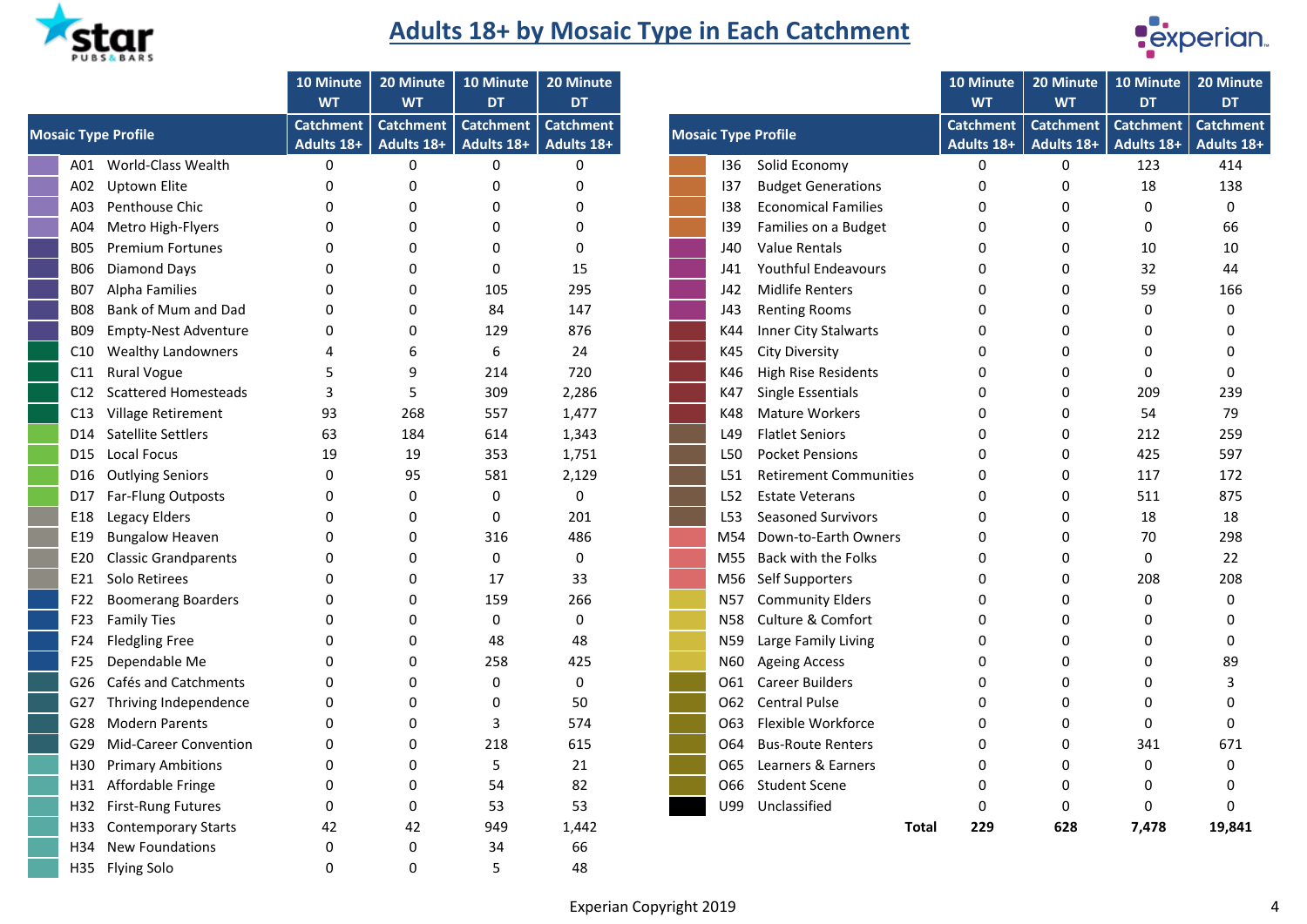



### **Top 3 Mosaic Types in a 20 Minute Walktime**

#### **1. C13 Village Retirement**

Retirees enjoying pleasant village locations with amenities to service their social and practical needs



- Retired couples and singles
- Larger village location
- Like to be self-sufficient
- Enjoy UK holidays
- Most likely to play cricket and golf
- Often prefer post for communications

#### **2. D14 Satellite Settlers**

Mature households living in developments around larger villages with good transport links



**3. D16 Outlying Seniors**

Pensioners living in inexpensive housing in out of the way locations



- $\bullet$  Aged 60+
- Low cost housing

● Own pleasant homes ● Online groceries

● Close to transport links

● Mature households ● Live in larger villages

- Out of the way locations
- Low income
- Shop locally
- Dislike being contacted by marketers

### **Top 3 Mosaic Types in a 20 Minute Drivetime**

#### **1. C12 Scattered Homesteads**

Older households appreciating rural calm in stand-alone houses within agricultural landscapes



- Married couples aged 50+
- Most isolated housing
- Highest levels of working at home
- Often oil central heating
- Reuse and recycle
- Lower use of Internet

#### **2. D16 Outlying Seniors**

Pensioners living in inexpensive housing in out of the way locations



- $\bullet$  Aged 60+
- Low cost housing
- Out of the way locations
- Low income
- Shop locally
- 

**3. D15 Local Focus**

Rural families in affordable village homes who are reliant on the local economy for jobs



- Rural families
- Rent or own affordable homes
- Skilled trades
- Long distance from towns and cities
- Shop locally
- Online gaming

Full visualisation of all types and groups are available in Segmentation Portal: www.segmentationportal.com. If you do not have log in details for Segmentation Portal then please contact the Experian Helpdesk: EMSUKHelpdesk@experian.com | 0115 968 5099

#### Experian Copyright 2019 **5**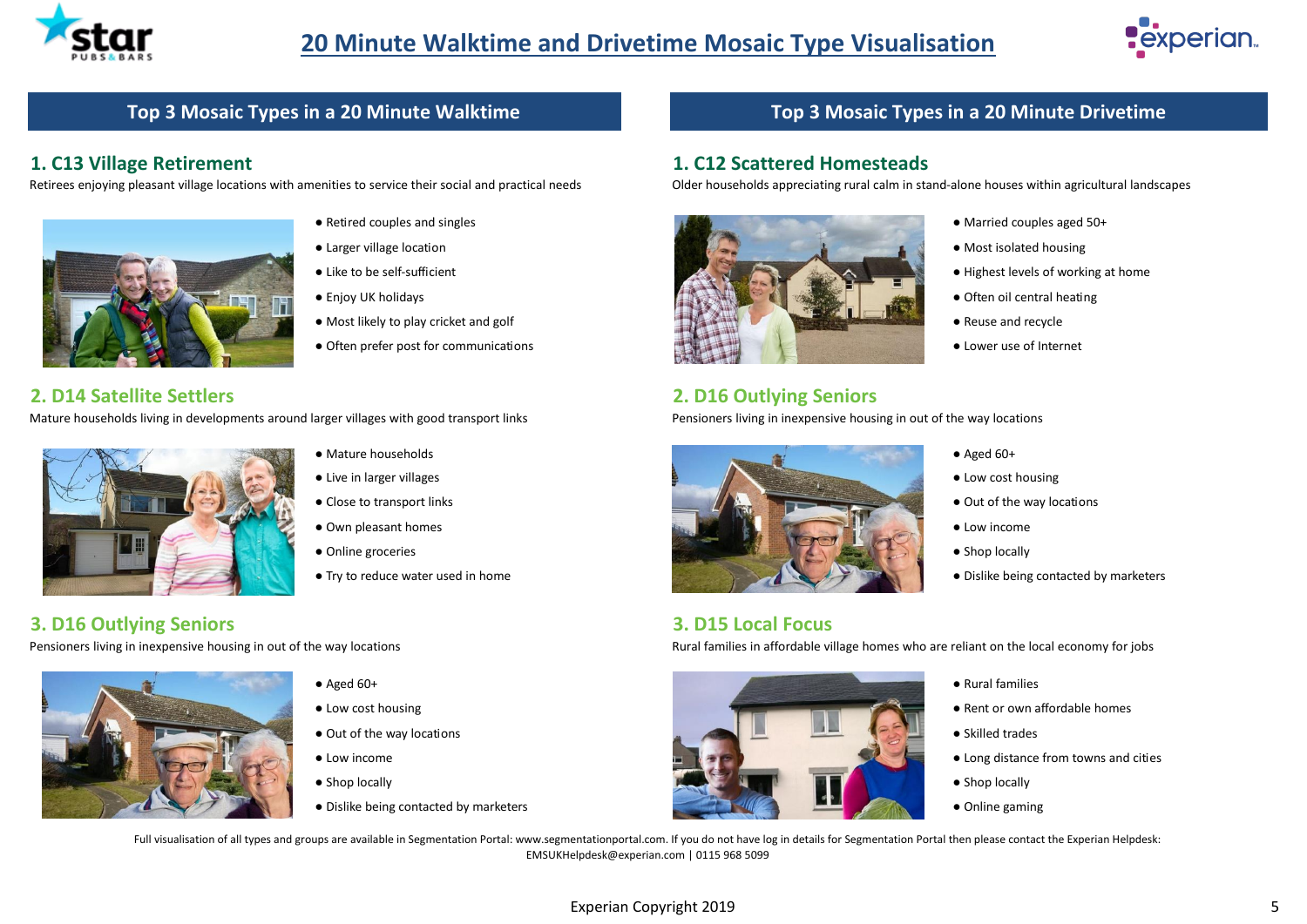

# **Pubs & Leisure: Attitudinal Profiles**



|                                 | 20 Minute Walktime                |                    |     |       |                                   |                           |                  |       |                                   |                    |     |              |  |  |
|---------------------------------|-----------------------------------|--------------------|-----|-------|-----------------------------------|---------------------------|------------------|-------|-----------------------------------|--------------------|-----|--------------|--|--|
|                                 |                                   | <b>High</b>        |     |       |                                   | <b>Medium</b>             |                  |       |                                   | Low                |     |              |  |  |
| <b>Activity Group Structure</b> | <b>Target</b><br><b>Customers</b> | % of<br>Population |     | Index | <b>Target</b><br><b>Customers</b> | % of<br><b>Population</b> |                  | Index | <b>Target</b><br><b>Customers</b> | % of<br>Population |     | <b>Index</b> |  |  |
| Female: Alone, Pair or Group    | 42                                | 6.7                | 22  |       | 203                               | 32.3                      | 197              |       | 384                               | 61.0               | 117 |              |  |  |
| Male: Alone                     | 95                                | 15.1               | 51  |       | $\pmb{0}$                         | $0.0\,$                   | $\boldsymbol{0}$ |       | 533                               | 84.7               | 159 |              |  |  |
| Male: Group                     | 0                                 | 0.0                | 0   |       | 287                               | 45.6                      | 174              |       | 342                               | 54.4               | 110 |              |  |  |
| Male: Pair                      | $\mathbf 0$                       | $0.0\,$            | 0   |       | 0                                 | $0.0\,$                   | 0                |       | 629                               | 100.0              | 174 |              |  |  |
| Mixed Sex: Group                | $\pmb{0}$                         | 0.0                | 0   |       | 608                               | 96.7                      | 303              |       | 21                                | 3.3                | 8   |              |  |  |
| Mixed Sex: Pair                 | 184                               | 29.3               | 125 |       | 368                               | 58.5                      | 180              |       | 76                                | 12.1               | 28  |              |  |  |
| With Children                   | $\pmb{0}$                         | 0.0                | 0   |       | 61                                | 9.7                       | 58               |       | 568                               | 90.3               | 171 |              |  |  |
| Unknown                         | 203                               | 32.3               | 98  |       | 42                                | $6.7\,$                   | 37               |       | 384                               | 61.0               | 127 |              |  |  |
| <b>For Eating:</b>              |                                   |                    |     |       |                                   |                           |                  |       |                                   |                    |     |              |  |  |
| Upmarket                        | 42                                | 6.7                | 22  |       | $\pmb{0}$                         | 0.0                       | 0                |       | 587                               | 93.3               | 198 |              |  |  |
| Midmarket                       | 0                                 | 0.0                | 0   |       | 0                                 | 0.0                       | 0                |       | 629                               | 100.0              | 181 |              |  |  |
| Downmarket                      | $\mathbf 0$                       | $0.0\,$            | 0   |       | 156                               | 24.8                      | 71               |       | 473                               | 75.2               | 181 |              |  |  |
| For Drinking (monthly spend):   |                                   |                    |     |       |                                   |                           |                  |       |                                   |                    |     |              |  |  |
| Nothing                         | 120                               | 19.1               | 63  |       | 9                                 | 1.4                       | 6                |       | 500                               | 79.5               | 177 |              |  |  |
| Low (less than £10)             | 273                               | 43.4               | 145 |       | 308                               | 49.0                      | 208              |       | 48                                | 7.6                | 17  |              |  |  |
| Medium (Between £10 and £40)    | 0                                 | 0.0                | 0   |       | 279                               | 44.4                      | 249              |       | 350                               | 55.6               | 111 |              |  |  |
| High (Greater than £40)         | 0                                 | 0.0                | 0   |       | 6                                 | $1.0\,$                   | 5                |       | 623                               | 99.0               | 189 |              |  |  |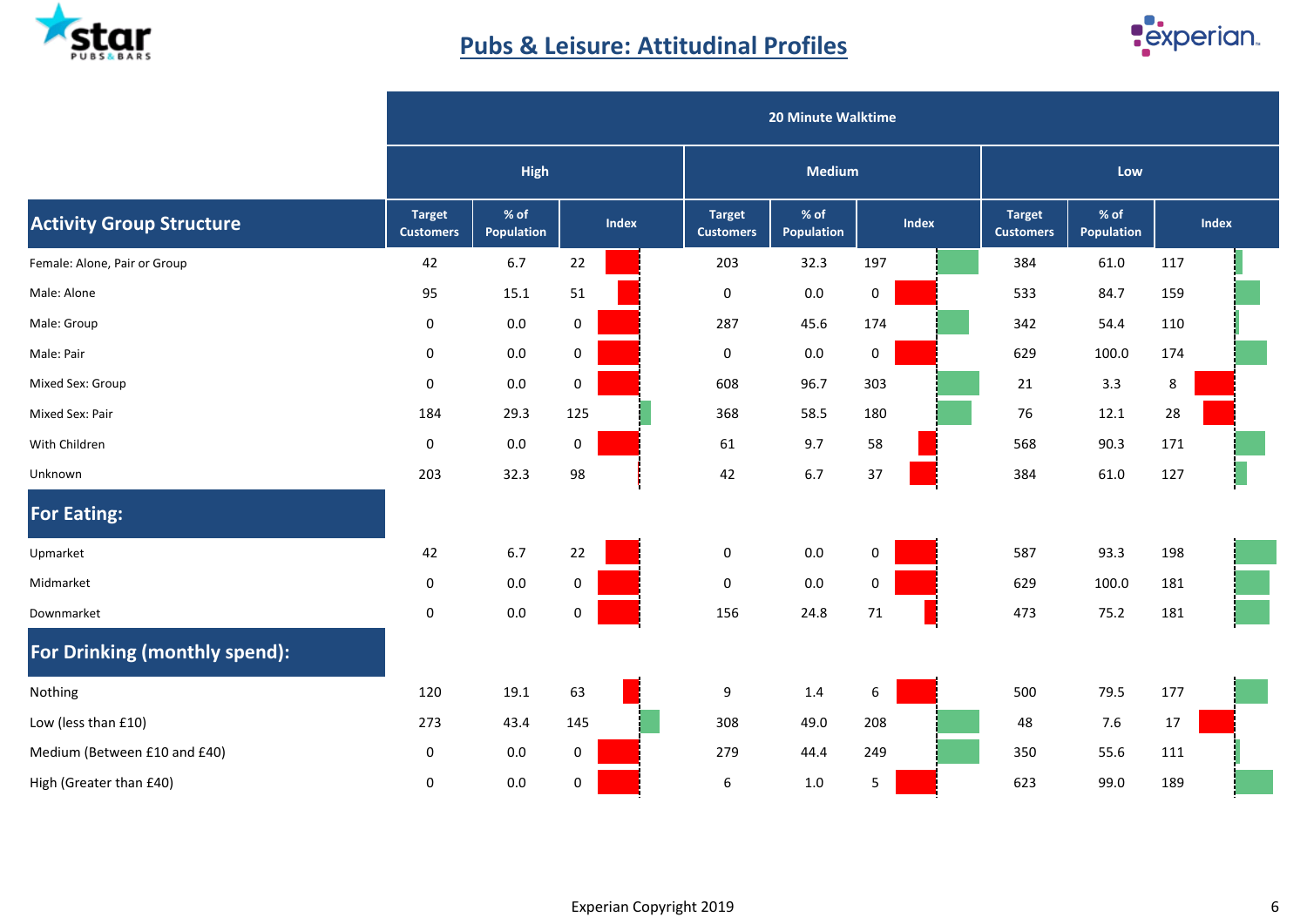

# **Pubs & Leisure: Attitudinal Profiles**



|                                 |                                   | <b>20 Minute Drivetime</b>  |     |       |                                   |                    |     |       |                                   |                           |     |       |  |  |
|---------------------------------|-----------------------------------|-----------------------------|-----|-------|-----------------------------------|--------------------|-----|-------|-----------------------------------|---------------------------|-----|-------|--|--|
|                                 |                                   | <b>High</b>                 |     |       | <b>Medium</b>                     |                    |     |       | Low                               |                           |     |       |  |  |
| <b>Activity Group Structure</b> | <b>Target</b><br><b>Customers</b> | $%$ of<br><b>Population</b> |     | Index | <b>Target</b><br><b>Customers</b> | % of<br>Population |     | Index | <b>Target</b><br><b>Customers</b> | % of<br><b>Population</b> |     | Index |  |  |
| Female: Alone, Pair or Group    | 3,713                             | 18.7                        | 62  |       | 4,026                             | 20.3               | 124 |       | 12,102                            | 61.0                      | 117 |       |  |  |
| Male: Alone                     | 5,314                             | 26.8                        | 90  |       | 1,558                             | 7.9                | 50  |       | 12,970                            | 65.4                      | 123 |       |  |  |
| Male: Group                     | 2,772                             | 14.0                        | 61  |       | 5,265                             | 26.5               | 101 |       | 11,805                            | 59.5                      | 120 |       |  |  |
| Male: Pair                      | 3,438                             | 17.3                        | 66  |       | 803                               | 4.0                | 27  |       | 15,600                            | 78.6                      | 137 |       |  |  |
| Mixed Sex: Group                | 1,642                             | 8.3                         | 36  |       | 11,146                            | 56.2               | 176 |       | 7,054                             | 35.6                      | 81  |       |  |  |
| Mixed Sex: Pair                 | 4,025                             | 20.3                        | 87  |       | 9,112                             | 45.9               | 141 |       | 6,705                             | 33.8                      | 79  |       |  |  |
| With Children                   | 2,377                             | 12.0                        | 41  |       | 4,521                             | 22.8               | 135 |       | 12,943                            | 65.2                      | 123 |       |  |  |
| Unknown                         | 4,949                             | 24.9                        | 76  |       | 2,934                             | 14.8               | 82  |       | 11,959                            | 60.3                      | 126 |       |  |  |
| <b>For Eating:</b>              |                                   |                             |     |       |                                   |                    |     |       |                                   |                           |     |       |  |  |
| Upmarket                        | 3,545                             | 17.9                        | 58  |       | 1,858                             | 9.4                | 45  |       | 14,439                            | 72.8                      | 154 |       |  |  |
| Midmarket                       | 1,773                             | 8.9                         | 26  |       | 572                               | 2.9                | 32  |       | 17,497                            | 88.2                      | 159 |       |  |  |
| Downmarket                      | 2,051                             | 10.3                        | 47  |       | 9,581                             | 48.3               | 138 |       | 8,210                             | 41.4                      | 99  |       |  |  |
| For Drinking (monthly spend):   |                                   |                             |     |       |                                   |                    |     |       |                                   |                           |     |       |  |  |
| Nothing                         | 7,962                             | 40.1                        | 133 |       | 5,238                             | 26.4               | 112 |       | 6,642                             | 33.5                      | 75  |       |  |  |
| Low (less than £10)             | 6,609                             | 33.3                        | 112 |       | 8,451                             | 42.6               | 181 |       | 4,782                             | 24.1                      | 53  |       |  |  |
| Medium (Between £10 and £40)    | 2,846                             | 14.3                        | 47  |       | 5,102                             | 25.7               | 144 |       | 11,894                            | 59.9                      | 119 |       |  |  |
| High (Greater than £40)         | 2,137                             | 10.8                        | 42  |       | 1,882                             | 9.5                | 46  |       | 15,823                            | 79.7                      | 153 |       |  |  |